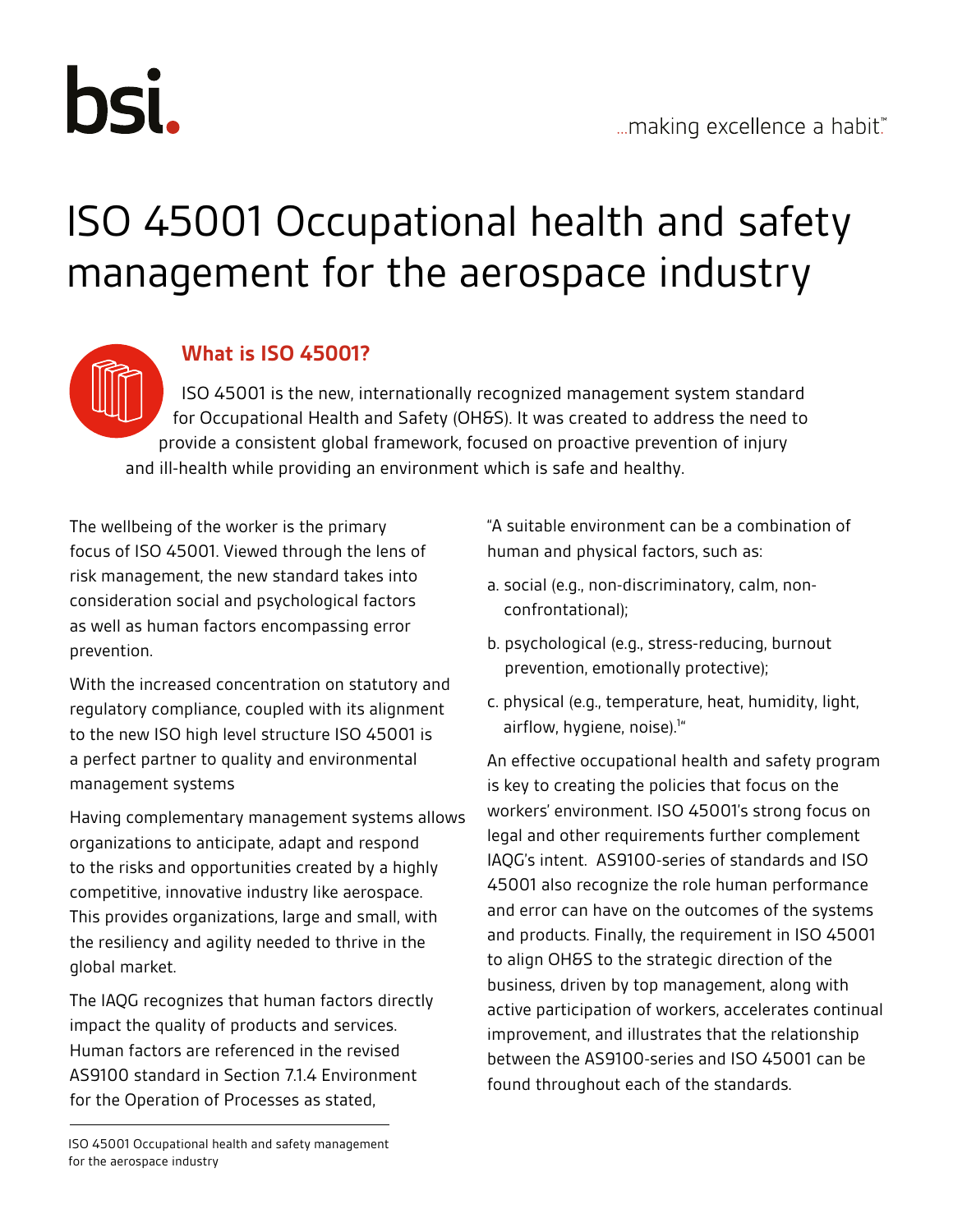

## How can ISO 45001 benefit your organization?

The aerospace industry has long recognized the importance of creating a strong safety culture, and has been a leader in the manufacturing sector in demonstrating the importance of employee morale and safety to productivity and ultimately, revenue. In their recent sustainability report, entitled "The Science of Citizenship", Lockheed Martin calls out employee wellbeing as one of its five core areas to ensure growth, "Employee Wellbeing reflects our support for people throughout the employee journey and fosters a high-performance, inclusive workplace."<sup>2</sup>

With a heritage of using technology to improve productivity, quality, safety and health, the aerospace industry has revolutionized manufacturing, particularly with the use of robotics. From robot welding and paint spraying which keep workers away from the fumes and mist that can have devastating long term effects on health and quality of life, (while improving quality and efficiency of manufacturing); to the new breed of cobots (collaborative robots) and exoskeletons which are reducing muscular skeletal stress associated with heavy lifting, repetitive actions or sustained awkward postures. Musculoskeletal disorders (MSDs) are a major social and economic burden in the manufacturing industry. Interestingly, what a lot of people don't realize is that there is also a relationship between MSDs and stress. Stress can lead to MSDs and MSDs can lead to stress, so effectively managing both can have a significant positive impact.

In 2015 in the US, MSDs accounted for 31 percent (356,910 cases) of the total cases for all workers. Of the total MSD cases, 80 percent occurred to private industry workers.3

Cobots are being used for tasks such as intricate screw-driving on the assembly line, relieving workers from ergonomically unfavorable work.

Exoskeletons "take over" or support muscle function, so that the muscle does not have to work as hard, reducing muscle fatigue and potential injuries. These are being tested in many manufacturing environments and perhaps most well known in the aerospace industry, the FORTIS™ system trialed in partnership with Lockheed.<sup>4</sup>

AI continues to enhance manufacturing practices, creating a safer work environment. Boeing has deployed what it terms as "automated identification technology" (AIT) in at least 50 manufacturing sites. It's subsidiary, Tapestry Solutions, which developed the AIT system, claims it saved Boeing around \$100 million in its first year, by decreasing assembly time, automating asset receipt and payment, enhancing inventory management and improving overall quality and safety<sup>5</sup>. This focus on technology to help drive continual improvement is also found in ISO 45001.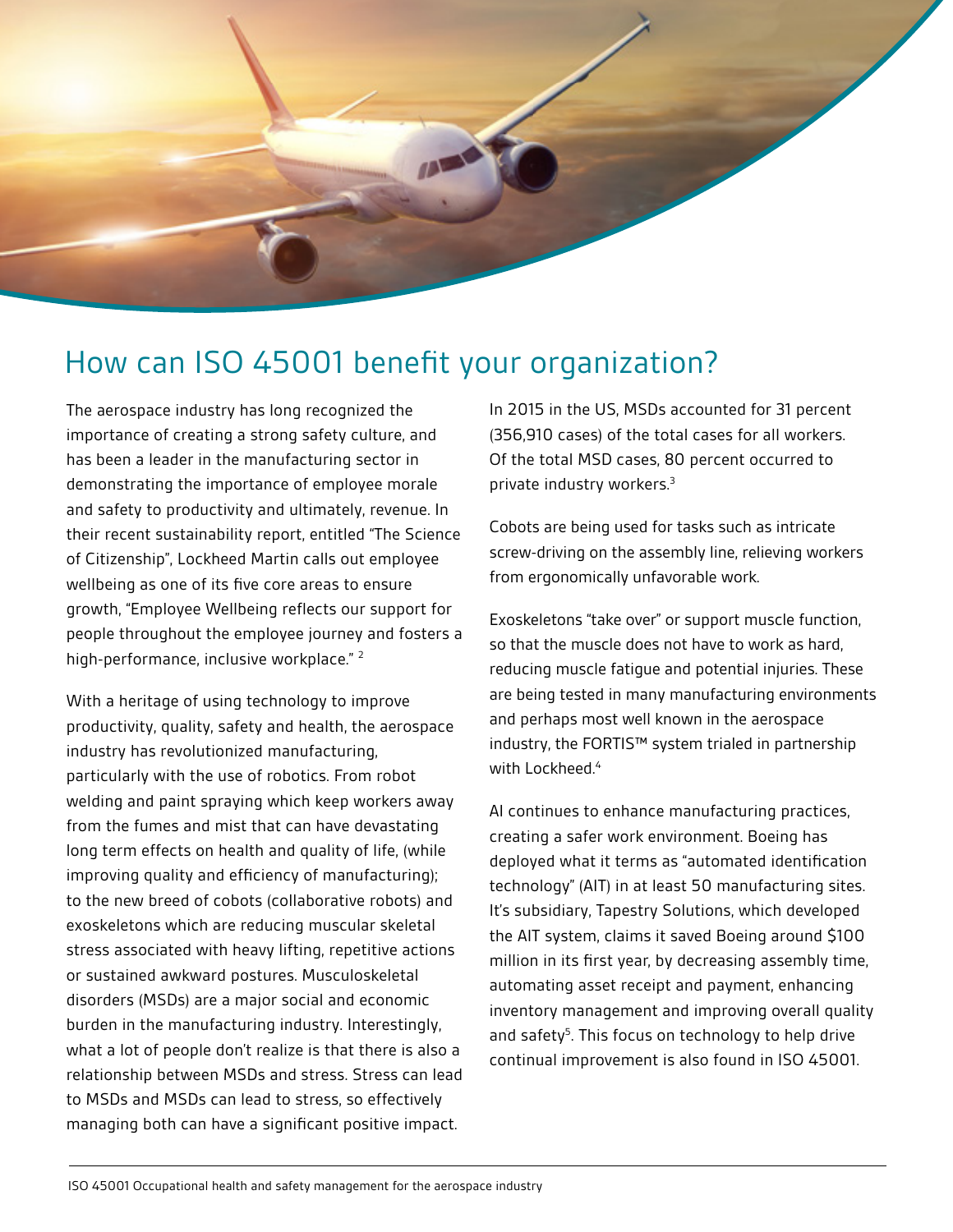Added to that, organizations are now looking for ways to help them think beyond safety and accident prevention. Effective health management is a core part of ISO 45001, focusing on not just physical but also mental and cognitive health. ISO 45001 encourages a more holistic approach, recognizing that linking with broader wellbeing initiatives can bring even greater benefits.

Being an employer who cares about the wellbeing of their employees is something that is considered particularly important by millennials who have been brought up surrounded by messages on the importance of health and wellbeing and who expect similar support from their employer. In a competitive industry such as aerospace, where there are recognized skills shortages, attracting the best young talent is vital, and ISO 45001 offers a framework to enhance your recruitment and retention strategy.

Proactively managing occupational health and safety in this way will help you better protect your people, brand and business performance. It can also help you to meet OEM contract requirements.

- 1. SAE AS9100 Rev. D Standard, page 17. https://www.lockheedmartin.com/ content/dam/lockheed-martin/eo/documents/sustainability/Lockheed\_ Martin\_Sustainability\_Report\_Full\_2017.pdf, page 12.
- 2. [https://www.bls.gov/news.release/osh2.nr0.htm](https://media.ford.com/content/fordmedia/fna/us/en/news/2017/11/09/ford-exoskeleton-technology-pilot)
- 3. 3. https://www.lockheedmartin.com/content/dam/lockheed-martin/eo/ documents/sustainability/Lockheed\_Martin\_Sustainability\_Report\_ Full\_2017.pdf, page 8.
- 4. 4. https://enterpriseiotinsights.com/20180411/channels/news/baesystems-automates-manufacturing-with-boeing-iot-platform-tag40
- 5. Preventative and protective measures used to prevent of mitigate risk



## ISO 45001 benefits also include:

- A robust way to demonstrate your social responsibility by showing your commitment to a safe, healthy and sustainable work environment
- A better working environment for your people, improving quality and minimizing work-related injury and ill-health
- Improved recruitment and retention rates while reducing absence rates
- Increased organizational resilience through proactive risk prevention and continual improvement
- Strengthened legal and regulatory compliance
- A strong safety culture brought about by the need for leadership commitment and a workforce who are actively involved in OH&S
- With the new High Level Structure, ISO 45001 readily integrates with other ISO standards as well as any of those in the AS9100-series.

#### For organizations operating internationally



As many organizations in the aerospace supply chain operate or trade internationally, working to ISO 45001, (the single international standard on OH&S), will simplify trade across boundaries, whether geographic, political, economic, commercial or social. Simplification and standardization can give you that competitive edge in the market.